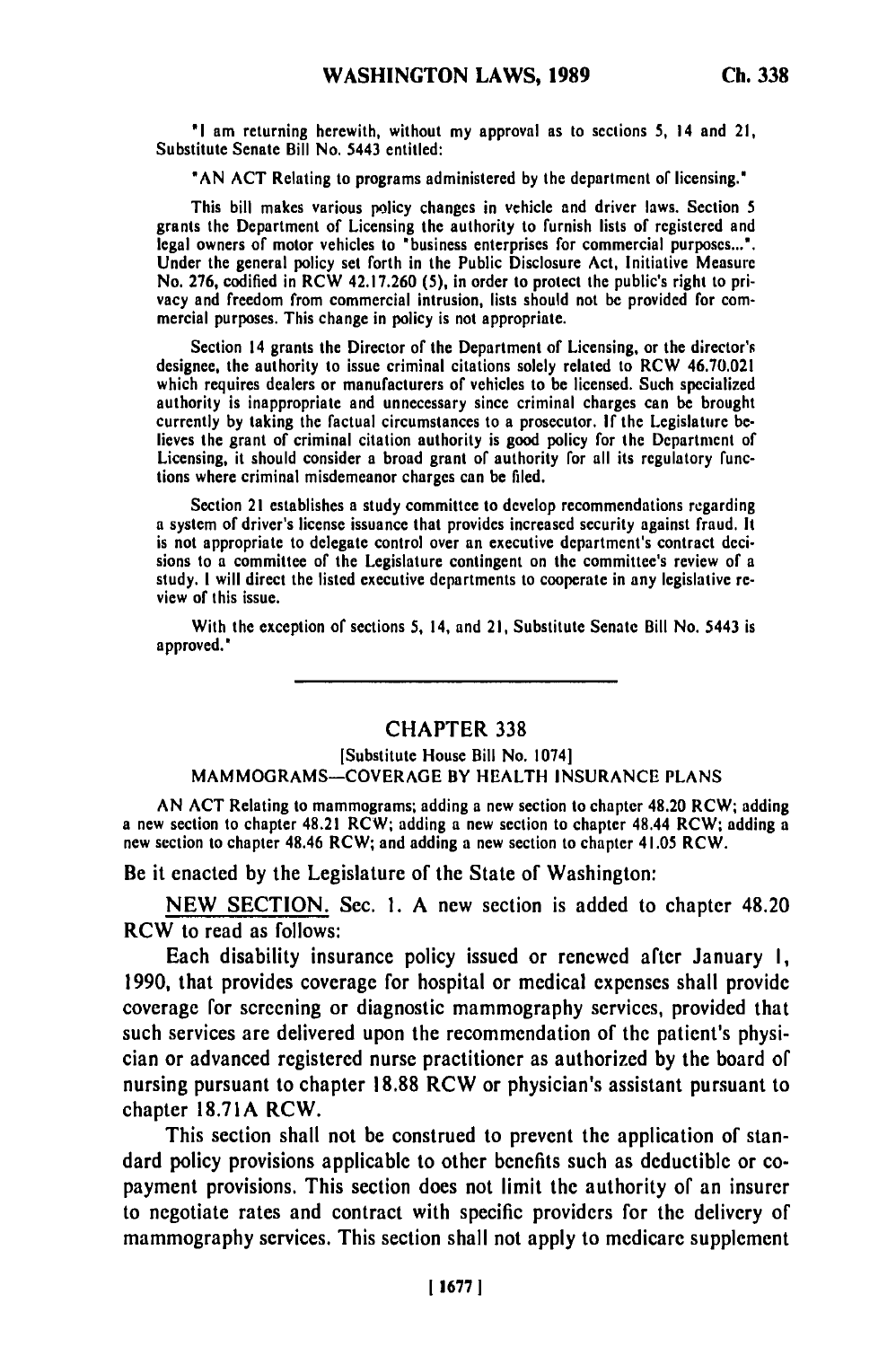policies or supplemental contracts covering a specified disease or other limited benefits.

**NEW SECTION.** Sec. 2. **A** new section is added to chapter 48.21 RCW to read as follows:

Each group disability insurance policy issued or renewed after January **1, 1990,** that provides coverage for hospital or medical expenses shall provide coverage for screening or diagnostic mammography services, provided that such services are delivered upon the recommendation of the patient's physician or advanced registered nurse practitioner as authorized **by** the board of nursing pursuant to chapter **18.88** RCW or physician's assistant pursuant to chapter **18.71A** RCW.

This section shall not be construed to prevent the application **of** standard policy provisions applicable to other benefits such as deductible or copayment provisions. This section does not limit the authority of an insurer to negotiate rates and contract with specific providers for the delivery **of** mammography services. This section shall not apply to medicare supplement policies or supplemental contracts covering a specified disease or other limited benefits.

**NEW SECTION.** Sec. **3. A** new section is added to chapter 48.44 RCW to read as follows:

Each health care service contract issued or renewed after January **1, 1990,** that provides benefits for hospital or medical care shall provide **bene**fits for screening or diagnostic mammography services, provided that such services are delivered upon the recommerdation of the patient's physician or advanced registered nurse practitioner as authorized **by** the board of nursing pursuant to chapter **18.88** RCW or physician's assistant pursuant to chapter **18.71A** RCW.

This section shall not be construed to prevent the application of standard contract provisions applicable to other benefits such as deductible or copayment provisions. This section does not limit the authority of a contractor to negotiate rates and contract with specific providers for the delivery of mammography services. This section shall not apply to medicare supplement policies or supplemental contracts covering a specified disease or other limited benefits.

**NEW SECTION.** Sec. 4. **A** new section is added to chapter 48.46 RCW to read as follows:

Each health maintenance agreement issued or renewed after January **1, 1990,** that provides benefits for hospital or medical care shall provide benefits for screening or diagnostic mammography services, provided that such services are delivered upon the recommendation of the patient's physician or advanced registered nurse practitioner as authorized **by** the board of nursing pursuant to chapter **18.88** RCW or physician's assistant pursuant to chapter **18.71A** RCW.

**Ch. 338**